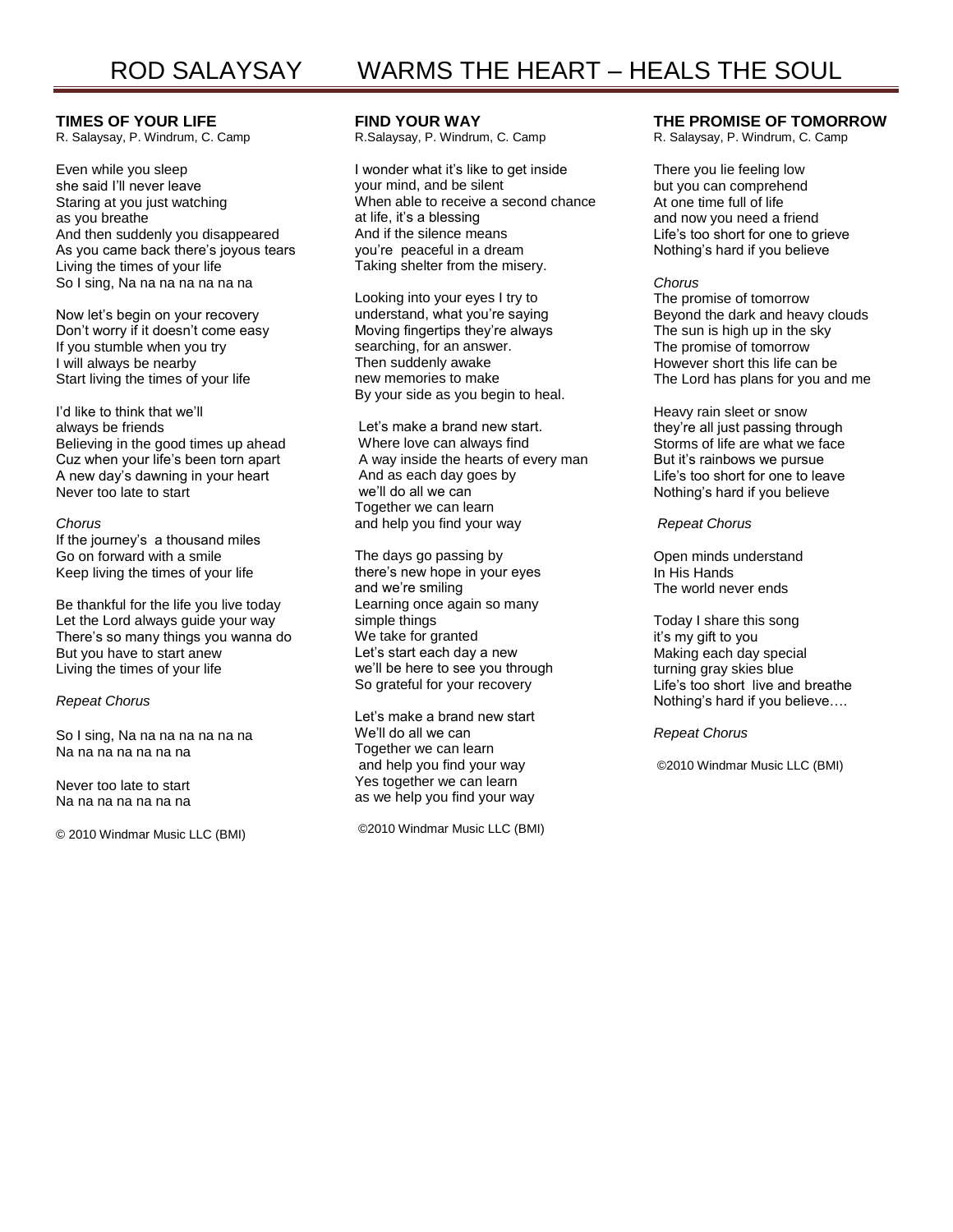## **ANGEL IN DISGUISE**

R. Salaysay, P. Windrum, C. Camp

We hardly knew each other but the time was right And this was meant to be Sharing stories about our loves and life reliving our history Time spent together we became friends

A special memory about your loving wife When you first saw her that day Strolling down the steps as the lights came up music began to play You knew you found her right there and then

There you saw an angel Heavens light shown in her eyes Falling in love forever With your angel in disguise

We're making sure that your legacy Is a living memory Which flows eternally

You asked me if it's possible to have more time to spend with family Filling up our lives every single day to its capacity Then you looked around for the very last time

There you saw an angel Heavens light shown in her eyes Love lives on forever With your angel

Now he's become her angel Watching over her An angel Forever by your side

©2010 Windmar Music LLC (BMI)

## **LEAVING ALL MY BLUES BEHIND**

R.Salaysay, P.Windrum, C. Camp

He told me this is the story Of the fight for my life They say I'm hanging by a thread and I don't even have a chance A life changing situation You tell me how can one prepare But now it's safe to say I'm ready Leaving all my blues behind

Can't understand how longs it's been I don't even know for sure Can hardly speak my body's weak Cannot tell exactly how I feel But one thing I know is that My faith will show the way Even if I should drift away I gonna be in my sanctuary Leaving all my blues behind

It's not too late to make amends For things I never changed Forgive me if I didn't say I'm sorry Leaving all my blues behind

And thankfully I am at peace accepting what life brings I know you're standing next to me To cheer me up and give me hope inside But one thing I know is that I made it through the fight And now a chance to make it right I do not want to say goodbye to you all Thank you for your loving guide Thank you for my peace of mind To get another chance at life I'm leaving all my blues behind

Blues….Blues….Blues…. I'm leaving all my blues behind I got another chance at life I'm leaving all my blues behind

©2010 Windmar Music LLC (BMI)

### **MIRACLES**

R. Salaysay, P. Windrum, C. Camp

Hoping for a miracle For someone you really love the most Keep in mind life keeps circling on its own Up and down the days keep moving on

If I tell you now please understand Hear these explanations from my heart To sacrifice is just a simple part of life Necessary to sustain your love

*Chorus* I'll be here by your side We'll be praying tonight My hand's yours to hold As the hardships unfold Just remember up on the promised land Peace is always there

Every day is like an open book An invitation for the hearts involved Turn the pages and you'll find that it reveals The possibilities if you believe

### *Repeat Chorus*

Tonight as I 'm driving home I think about the day I've been through Another person I've never met before Who was hoping for a miracle

We give our all, but it's not really our call His hands may heal or greet another soul

Another person another soul His healing hands have touched another soul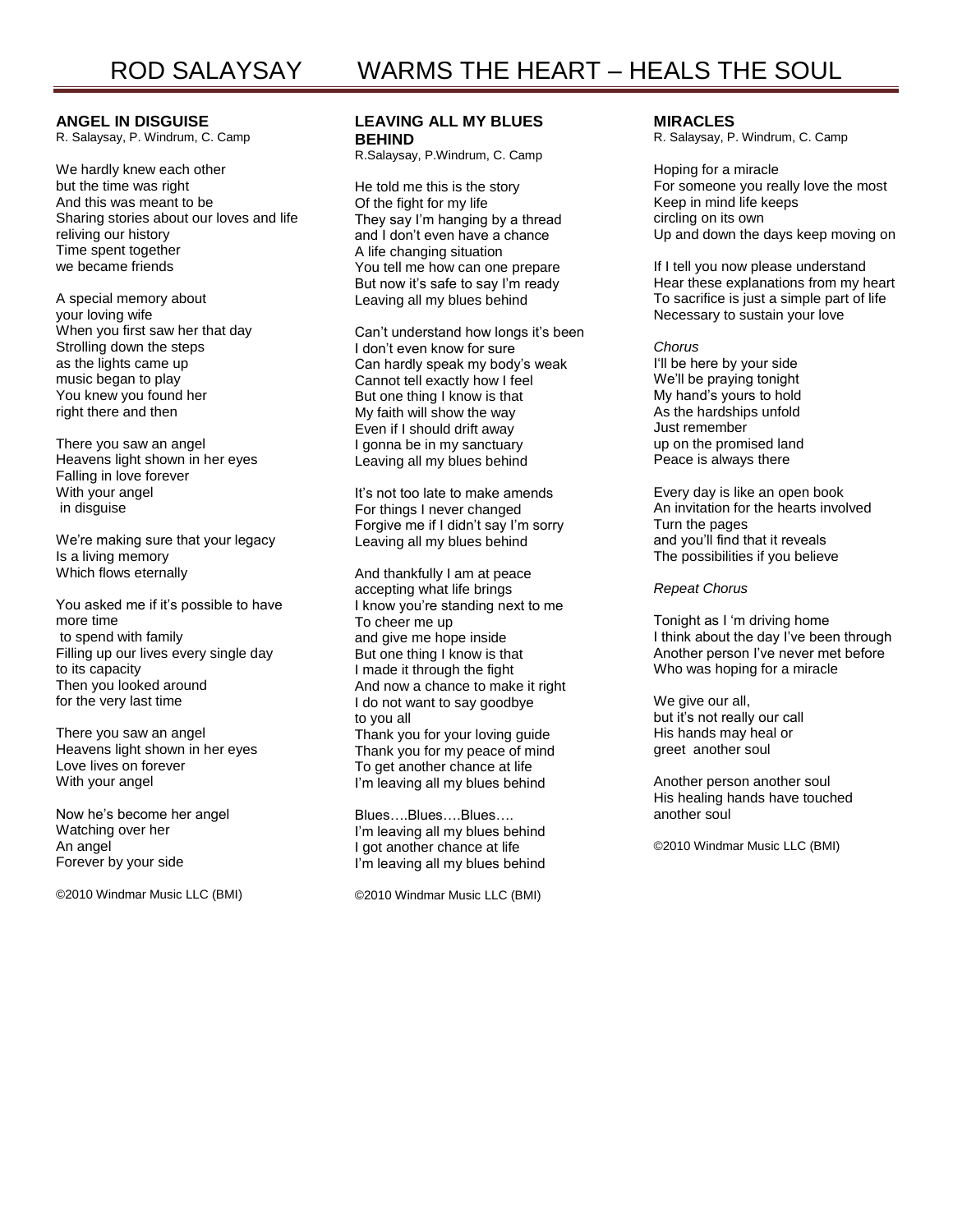## **BE STRONG BE BRAVE**

R. Salaysay P. Windrum, C. Camp

Gathered by your side Waiting for a guide Let's make each moment last Cuz time is running fast Wanting to do what's right But not without a fight Be strong Be brave Be free to share Let the gift of love go everywhere

Your hopes of yesterday May seem so far away But dreams of life go on Long after we are gone And you'll make us so proud To hear you say out loud that you'll Be strong be brave be free to share Let the gift of love go everywhere

Out there somewhere a family's prayer Is answered by the gift you gave Because you were strong Yeah you were brave

Our legacy's defined by the joy we leave behind So be strong be brave believe in prayer See the love you share go everywhere

Be strong be brave Your gift of life will be everywhere

©2010 Windmar Music LLC (BMI)

## **SURVIVOR**

R. Salaysay, P. Windrum, C. Camp

You couldn't have imagined that you'd be here today But then life takes a sharp turn with us awhile you'll stay

Hey Survivor Go right on

Your loved ones prayers and the love they bring surround you as you heal Each day you're getting stronger but not sure how you feel

Things happen in our lives we can't foresee Just embrace the change and be set free free

Adjusting to your new life only you see wounds and scars Your family and friends still see a shining star

Hey survivor go right on pass it on

Things happen in our lives we can't foresee Just embrace the change and be set free free

Hearing your story teaches us all to care Help one another understand the love God shares Every time you hear this song remember all you've learned And make each day a blessing share your love with all concerned

Hey survivor Go right on Pass it on Pass it on

©2010 Windmar Music LLC (BMI)

### **RIGHT BY YOUR SIDE**

R. Salaysay, P. Windrum, C. Camp

Recollecting memories of your life As you drift off to sleep He's holding photos of your past Full of memories, that he'll keep Right by your side

So many stories are being shared as your family tree is traced Though you managed just a smile your eyes were filled with grace Right by your side

### *Chorus*

When there's no blue skies in sight You always find a ray of light How you shine every time No wonder he's always seem A smiling beauty queen

With all the years that have flown by You've never changed you're still the same Sitting at your baby grand music is your middle name Right by your side

### *Repeat Chorus*

The kindness shown throughout the years Is a blessing to your family Giving hope and sharing dreams Is your loving legacy Right by your side Right by your side